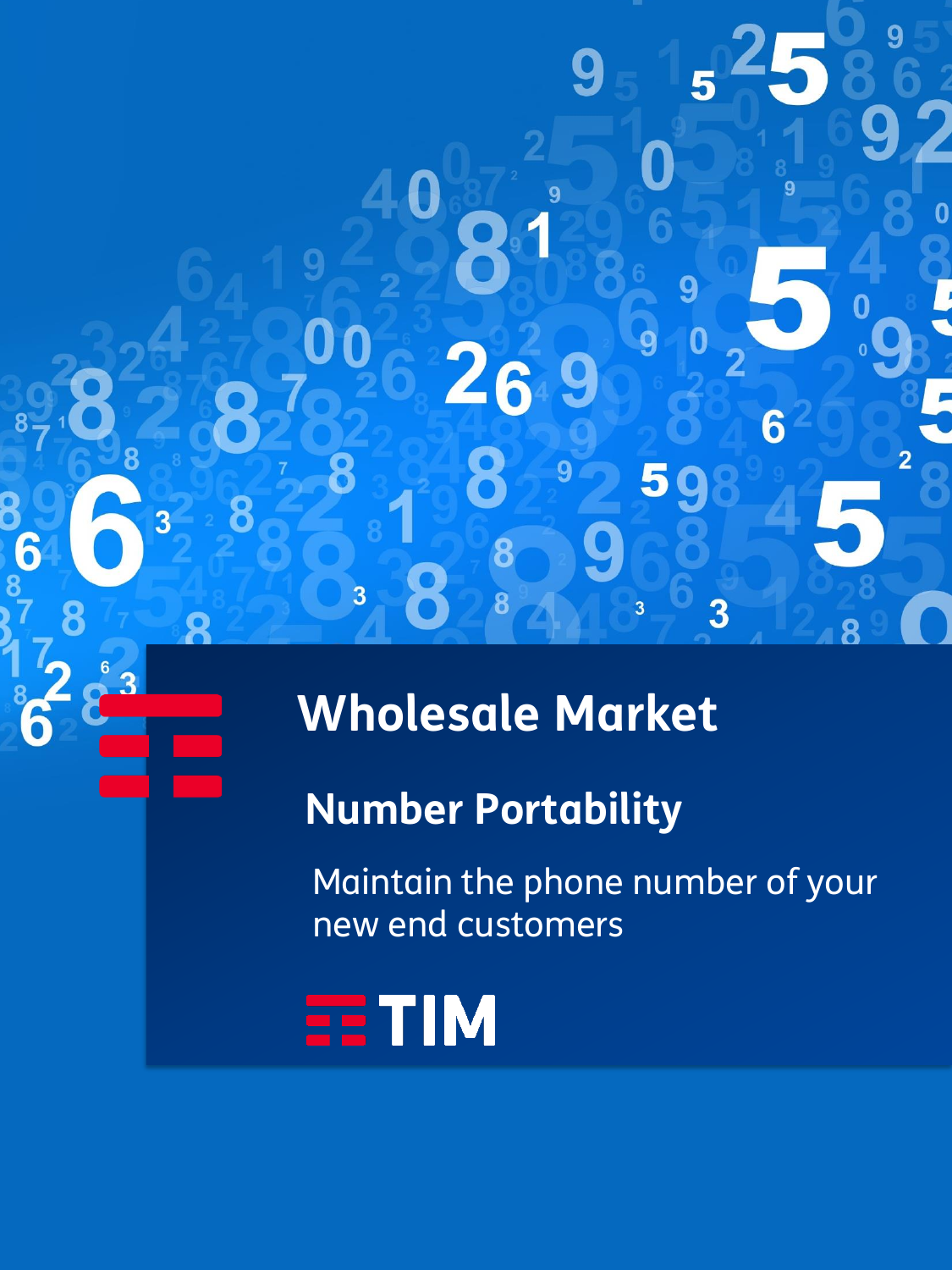The service allows Operators interconnected with TIM to provide their customers with the portability service for fixed-line telephone numbers. The Number Portability (NP) service is also known as Service Provider Portability (SPP).

### **Who is it for?**

In general, Pure Number Portability is intended for cases in which the creation or migration of endcustomer access is not concurrent.

#### **Description of the Number Portability service**

Any customer of any Operator, as the holder of a telephone number (fixed network) that the Operator has assigned to them, may request the portability service for their number when switching to another Operator.

For this to happen, both the Operator transferring the number (known as 'Donor') and the Operator acquiring it (known as 'Recipient') must make the request following a shared process and with the contractual obligations assumed with the customer. The Operator to whom the Ministry of Economic Development initially assigned the number (known as the 'Donor') also participates in the process.

The Number Portability service provides the Operator interconnected with TIM with the necessary tools to carry out the service, in line with the regulations in force.

To take advantage of the Number Portability service, the Operator must have its telephone numbering sequences assigned to it by the Ministry of Economic Development. It must also have previously activated the reverse interconnection service with the TIM telephone network, possibly through a third-party Operator whose network is directly interconnected with that of TIM.

#### **Regulatory Conditions**

#### The service is for:

Operators with an individual license or a general authorisation for telecommunications networks and services for public use which existed before the entry into force of Italian Legislative Decree no. 259 of 1 August 2003, containing the 'Electronic Communications Code' (referred to in Article 38 of the Code), as last amended by Italian Legislative Decree no. 70 of 28 May 2012.

Companies with a general authorisation for electronic communications networks and services pursuant to Art. 25 of Italian Legislative Decree no. 259 of 1 August 2003, as last amended by Italian Legislative Decree no. 70 of 28 May 2012.

Resolution 4/CIR/99 of the Italian Communications Regulator ('AGCom') provides that SPP must be provided by all licensed Operators who are assignees of numbering for geographic and nongeographic services.

It is important to point out that AGCom has introduced new regulations on geographic NP in Resolutions 27/08/CIR, 41/09/CIR, 52/09/CIR, and the most recent 35/10/CIR.

The Number Portability offer is presented within the current Reference Offer of the service 'Collection, Termination and Transit on the fixed telephone network of TIM'.